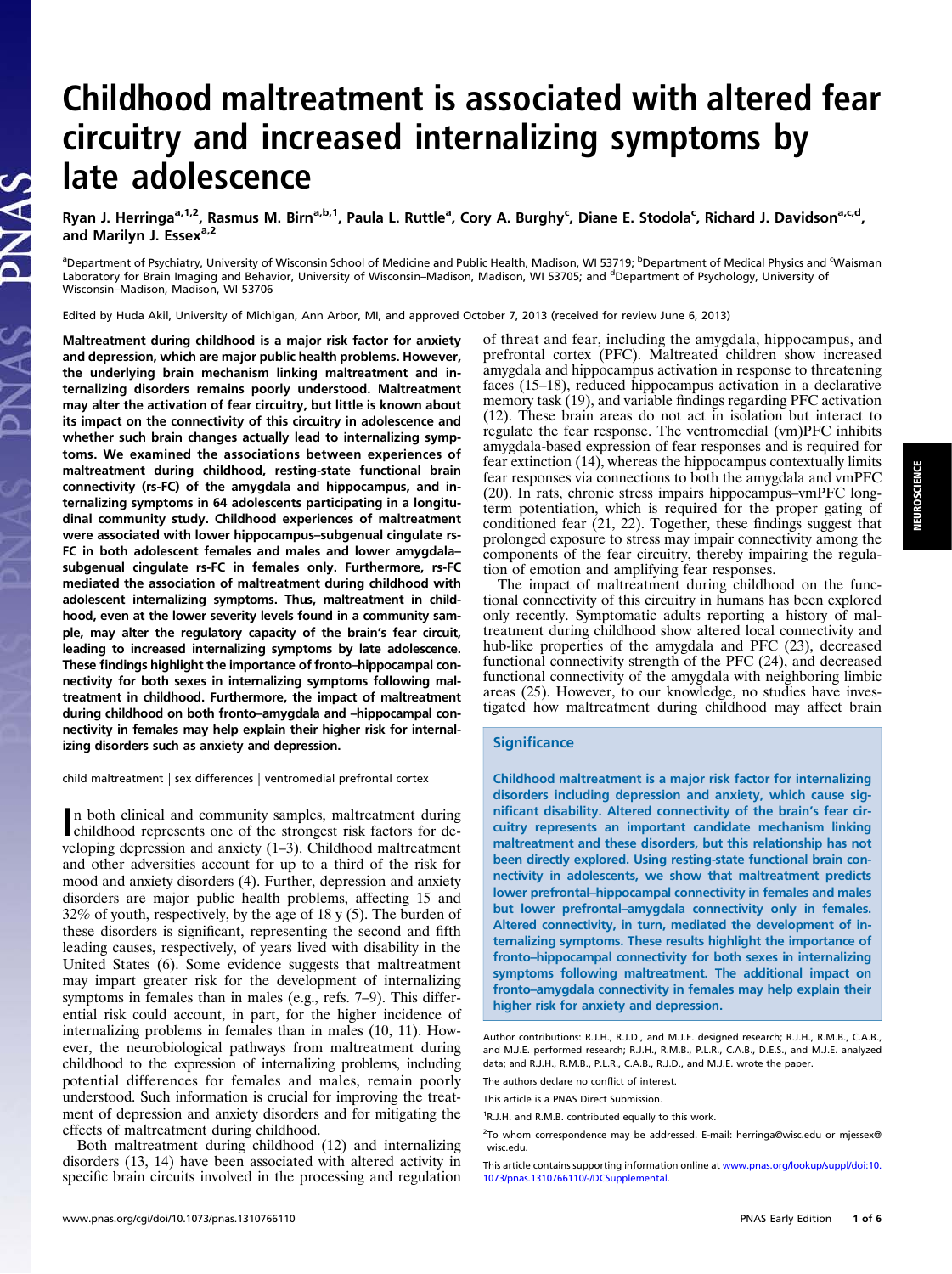functional connectivity in adolescence, and none have included connectivity of the hippocampus, a key node in the fear-regulatory network. Furthermore, no studies have investigated which, if any, of these differences in connectivity may mediate the link between maltreatment during childhood and the development of internalizing symptoms. Finally, no published work has investigated sex differences in the alterations in functional connectivity related to maltreatment during childhood that may lead to the increased rates of internalizing disorders seen in females.

We addressed these knowledge gaps by examining the associations between experiences of maltreatment in childhood, resting-state brain functional connectivity (rs-FC), and internalizing symptoms in a group of 64 late adolescents (30 female; age 18 y) who had been followed longitudinally from birth as part of the Wisconsin Study of Families and Work. Experiences of maltreatment were assessed via the Childhood Trauma Questionnaire (CTQ) (26) completed at age 18 y. As expected, adolescent reports of experiences of maltreatment in childhood were significantly and substantially associated with earlier maternal reports of family stress during late childhood and early adolescence ([SI Methods](http://www.pnas.org/lookup/suppl/doi:10.1073/pnas.1310766110/-/DCSupplemental/pnas.201310766SI.pdf?targetid=nameddest=STXT) and [Table S1\)](http://www.pnas.org/lookup/suppl/doi:10.1073/pnas.1310766110/-/DCSupplemental/pnas.201310766SI.pdf?targetid=nameddest=ST1). We then examined the correlation of experiences of maltreatment in childhood with seed-based rs-FC of the hippocampus and amygdala. We predicted that maltreatment during childhood would be associated with decreased connectivity of the hippocampus and amygdala with the vmPFC. Next, we investigated whether altered rs-FC mediated the association of maltreatment during childhood and persistent adolescent internalizing symptoms (anxiety and depression symptoms averaged across four annual assessments at ages 15–18 y). Finally, we predicted that these associations would be stronger for females, given known sex differences in the development and stress sensitivity of the amygdala and hippocampus (11) and our prior study in this sample linking family stress during infancy and cortisol levels during childhood with adolescent amygdala–vmPFC rs-FC in girls but not in boys (27).

#### Results

All results of rs-FC analysis associated with experiences of maltreatment in childhood are displayed in Table 1. Here we feature rs-FC findings that also were predictive of adolescent internalizing symptoms. Additional connectivity findings that were not predictive of internalizing symptoms are detailed in *[SI Methods](http://www.pnas.org/lookup/suppl/doi:10.1073/pnas.1310766110/-/DCSupplemental/pnas.201310766SI.pdf?targetid=nameddest=STXT)*.

#### Experiences of Maltreatment in Childhood and Adolescent Amygdala

**rs-FC.** Across all participants, experiences of maltreatment in childhood predicted lower connectivity  $(R^2 = 0.27)$  between the right amygdala and the vmPFC, specifically the subgenual anterior cingulate cortex (sgACC, Brodmann area 25) (Fig. 1A and Table 1). A similar association was found with the left amygdala but did not survive multiple comparison correction (cluster size = 62 voxels). The association of experiences of maltreatment in childhood with right amygdala–sgACC connectivity remained statistically significant when controlling for the afternoon cortisol level in childhood (age 4.5 y), which in our prior study (27) mediated the association between family stress during infancy and resting connectivity between the amygdala and a more anterior portion of the vmPFC (Fig. 2). Sex differences were examined by ANCOVA on the extracted rs-FC values. Results revealed a significant sex by CTQ score interaction  $(F_{1,60} = 4.20, P = 0.045)$ . The association of CTQ score with amygdala–sgACC rs-FC was driven entirely by females ( $R^2 = 0.59$  and 0.03 for females and males, respectively), even though the CTQ scores of the two sexes were quite similar  $(t_{62} = 0.85, P = 0.40)$ . These findings remained significant when controlling for adolescent current life stress (CTQ score main effect:  $F_{1,59} = 17.44$ ,  $P < 0.001$ ; sex–CTQ score interaction:  $F_{1,59} = 3.94$ ,  $P = 0.05$ ). The CTQ score also significantly predicted amygdala rs-FC to postcentral gyrus and dorsolateral PFC, but these connectivity results did not predict adolescent internalizing symptoms (see below and *[SI Methods](http://www.pnas.org/lookup/suppl/doi:10.1073/pnas.1310766110/-/DCSupplemental/pnas.201310766SI.pdf?targetid=nameddest=STXT)*).

Experiences of Maltreatment in Childhood and Adolescent Hippocampus rs-FC. Childhood experiences of maltreatment predicted lower connectivity between the left hippocampus and the sgACC across all participants ( $R^2 = 0.39$ ) (Fig. 1B and Table 1). Analysis of extracted rs-FC values in an ANCOVA revealed only a main effect of CTQ score  $(F_{1,60} = 36.69, P_{2} < 0.001)$ , with similar associations in females and males  $(R^2 = 0.45)$  and 0.34 respectively). This finding remained significant when controlling for adolescent current life stress (CTQ score main effect:  $F_{1,59}$  = 33.32,  $P < 0.001$ ). No significant associations were found between CTQ score and right hippocampus connectivity.

Experiences of Maltreatment in Childhood, Adolescent rs-FC, and Internalizing Symptoms. We next investigated the association of experiences of maltreatment during childhood with adolescent internalizing symptoms, considering potential sex differences and mediating effects of rs-FC. ANCOVA revealed that there was no statistically significant sex by CTQ score interaction ( $F_{1,60} = 1.94$ ,  $P = 0.17$ ); rather, both CTQ score  $(F_{1,60} = 11.35, P = 0.001)$  and sex ( $F_{1,60} = 4.24$ ,  $P = 0.04$ ) were significant predictors of internalizing symptoms. As expected, higher CTQ scores predicted more internalizing symptoms, and females had higher levels of internalizing symptoms than males (average  $2.50 \pm 0.55$  and  $1.99 \pm 0.53$ , respectively). Of the rs-FC regions associated with CTQ score, bivariate correlations revealed that only amygdala– and hippocampus–sgACC rs-FC significantly predicted adoles-cent internalizing symptoms ([SI Methods](http://www.pnas.org/lookup/suppl/doi:10.1073/pnas.1310766110/-/DCSupplemental/pnas.201310766SI.pdf?targetid=nameddest=STXT) and [Table S2\)](http://www.pnas.org/lookup/suppl/doi:10.1073/pnas.1310766110/-/DCSupplemental/pnas.201310766SI.pdf?targetid=nameddest=ST2). These results indicated that only amygdala– and hippocampus–sgACC rs-FC were potential mediators of the link between CTQ score and adolescent internalizing symptoms; thus these links became the focus of subsequent path-model analyses.

Using structural equation modeling (SEM), we then examined the mediating effects of amygdala– and hippocampus–sgACC rs-FC on the association between CTQ score and internalizing symptoms, as well as possible sex differences. Amygdala–sgACC connectivity and hippocampus–sgACC connectivity were highly correlated  $(r = 0.52, P < 0.001)$ . Thus, to reduce problems of multicollinearity that occur when both connectivity measures are included in the same model, we constructed two independent (uncorrelated) measures that distinguish the total connectivity, or what the amygdala– and hippocampus–sgACC measures share in common (i.e., the sum of the two connectivity measures), from what differentiates them (i.e., amygdala–sgACC minus hippocampus–sgACC). For both females and males, maltreatment

Table 1. Summary of adolescent rs-FC estimates with amygdala and hippocampus seeds as predicted by experiences of maltreatment during childhood (CTQ total score)

| Seed             | Identified cluster | Talairach coordinates | Peak t  | Volume, µL |
|------------------|--------------------|-----------------------|---------|------------|
| Left hippocampus | sgACC (BA 25)      | $2, 22, -6$           | $-4.67$ | 1.304      |
| Left amygdala    | R. PCG (BA 4)      | $22, -32, 28$         | $-4.53$ | 2.912      |
|                  | L. dlPFC (BA 10)   | $-36, 50, 20$         | 4.80    | 1,176      |
| Right amygdala   | sqACC (BA 25)      | $28, -24, 38$         | $-4.73$ | 976        |
|                  | R. PCG (BA 4)      | $2, 18, -10$          | $-4.22$ | 1,080      |

Results were significant at  $P < 0.05$  with family-wise error correction at the whole-brain level. Note that the CTQ score also predicted lower connectivity between left amygdala and sgACC, but this prediction did not survive family-wise error correction.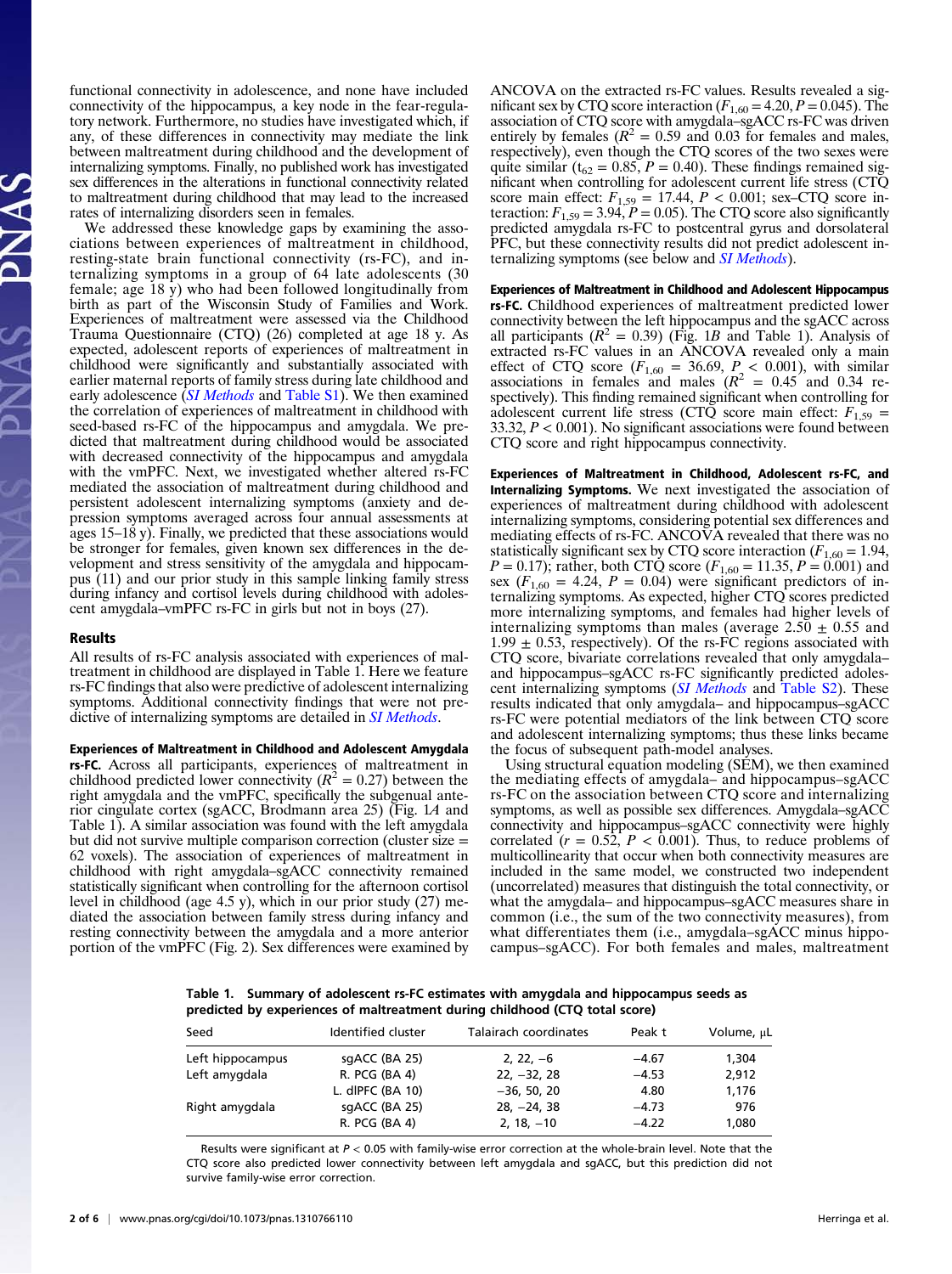

experiences predicted lower total rs-FC of the amygdala and hippocampus to sgACC, and the lower rs-FC in turn mediated the association of maltreatment experiences with internalizing symptoms (Fig. 3). However, the mediating effect of differential connectivity was moderated by sex. In males, maltreatment experiences predicted lower rs-FC primarily between the hippocampus and sgACC, predicting greater internalizing symptoms; in females, maltreatment experiences predicted lower rs-FC between both the hippocampus and the sgACC and the amygdala and the sgACC, again predicting greater internalizing symptoms (Figs. 3 and 4). Reversal of this model (CTQ score→internalizing→functional connectivity) yielded poor model fit and decreased fit statistics, suggesting that altered rs-FC mediates internalizing symptoms but not the reverse (Methods).

#### Discussion

Our study details findings suggesting a direct neural mechanism mediating the link between childhood experiences of maltreatment and the development of anxiety and depressive symptoms in adolescence. This neural mechanism involves altered connectivity within the brain's fear-regulatory circuit including the hippocampus, amygdala, and sgACC. The sgACC, as part of the vmPFC, is a putative homolog of the rat infralimbic (IL) cortex, which mediates recall of fear extinction by suppressing amygdala-based fear responses through activation of inhibitory intercalated neurons in the amygdala (14). Consistent with rodent



Fig. 2. In girls, experiences of maltreatment during childhood remain negatively correlated with amygdala–sgACC connectivity when cortisol values at age 4.5 y are included in the model (A). In addition, experiences of maltreatment and cortisol values at age 4.5 y are associated with amygdala connectivity to different regions of the vmPFC (B).

Fig. 1. Childhood experiences of maltreatment predict lower rs-FC of the amygdala and hippocampus  $(n = 64; 30$  female). (A) CTQ scores negatively correlated with rs-FC between the right amygdala and sgACC across all participants. This association was specific to females (scatterplots, Right). (B) CTQ scores negatively correlated with rs-FC between the left hippocampus and sgACC in all participants. This association was present in both females and males (scatterplots, Right). Seed regions are displayed in the left panels. Connectivity results are displayed at  $P < 0.05$ , family-wise error corrected at the whole brain level.

data, fear-extinction studies in humans demonstrate increased activation of the vmPFC during fear-extinction learning and recall (14, 28). In humans, the sgACC also is involved more broadly in the automatic (nonconscious) regulation of negative affect. sgACC activation has been observed with the induction of sadness and the recall of traumatic events, and persistent hyperactivation has been observed in clinical depression (29). Furthermore, exogenous glucocorticoids reduce sgACC activation and simultaneously increase arousal to sadness-invoking stimuli in healthy individuals (30). Consistent with these findings, both adolescents and adults with anxiety disorders show reduced sgACC activation when appraising their own fear (31). Within this framework, maltreatment-associated uncoupling of the amygdala and sgACC may result in impaired modulation of negatively valenced emotional responses, including a failure to extinguish fear responses in the absence of threat.

Maltreatment-associated uncoupling of the hippocampus and sgACC may lead to additional disruptions in the regulation of negative affect. In this case, impaired communication between the hippocampus and sgACC may reduce contextual gating of the expression of conditioned fear, leading to more generalized and persistent negative affect states. In rodents, both the IL cortex and hippocampus are required for the recall of fearextinction memory (22, 32, 33), which involves enhanced synaptic plasticity between the hippocampus and medial PFC (mPFC) (21, 34). Furthermore, chronic stress in rodents blocks extinctionrelated enhancement of hippocampus–mPFC plasticity and the recall of fear extinction (21). Our findings are consistent with this effect and suggest that experiences of maltreatment during childhood may reduce the capacity of the hippocampus to engage PFC-mediated recall of fear extinction, thereby leading to greater internalizing symptoms.

The uncoupling of the hippocampus and sgACC associated with maltreatment in childhood also may have relevance for emotional disorders such as posttraumatic stress disorder (PTSD). Adult PTSD has been characterized by impaired fear extinction recall and lower activation of the hippocampus and vmPFC during extinction recall (20, 35). Interestingly, adult trauma (combat) exposure actually increases hippocampus–vmPFC connectivity, whereas failure to increase this connectivity was associated with PTSD symptoms (36). Together with our findings, this observation suggests that fronto–hippocampal connectivity may be uniquely vulnerable to trauma exposure during development. The failure of this circuit to modulate fear and anxiety responses contextually would be expected to lead to internalizing symptoms as observed in our sample. In addition, impairments in hippocampal connectivity induced by maltreatment in childhood may place the brain at further risk following subsequent adult trauma by reducing the capacity of the brain to engage this fear-gating circuit appropriately.

Of note, our study did not reveal any significant associations between maltreatment experiences in childhood and amygdala/ hippocampus connectivity to the dorsal anterior cingulate cortex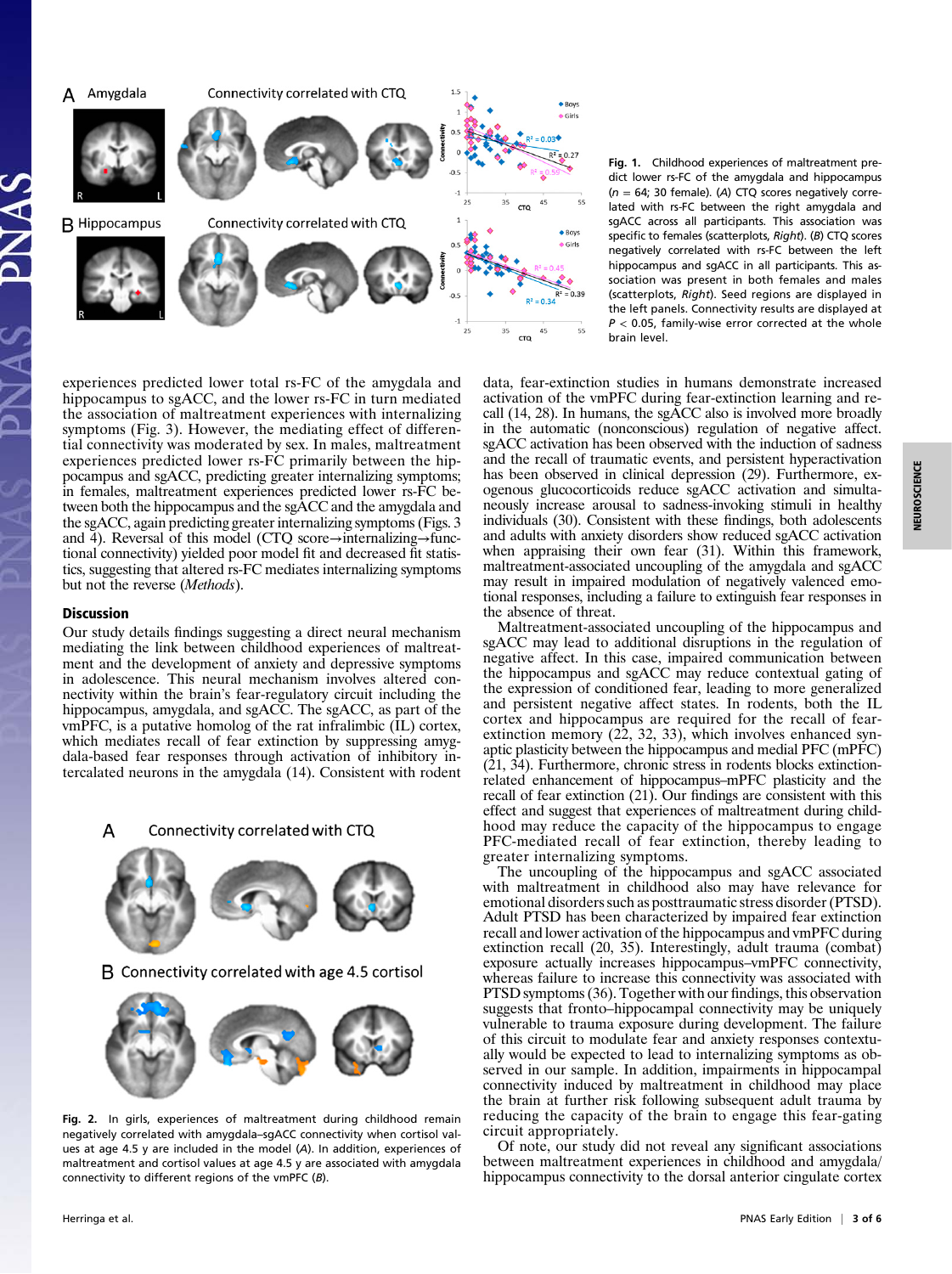

Fig. 3. SEM examining the effect of rs-FC in mediating between childhood experiences of maltreatment (measured by CTQ scores) and internalizing symptoms at age 18 y, as moderated by sex. Connectivity variables included total connectivity of the amygdala and hippocampus to sgACC and differential connectivity (the difference between the amygdala– and hippocampus–sgACC scores) to examine overall and relative effects of each region. Models are shown by sex in Fig. 4.

(dACC), even at an uncorrected  $P = 0.001$ . The dACC is a putative homolog of the rat prelimbic (PL) cortex which, in contrast to the IL cortex, facilitates the expression of conditioned fear via excitatory connections to the basolateral amygdala (33, 37). In human studies, the dACC shows greater activation during acquisition and expression of fear (14). dACC activation to threat is associated with both childhood and adult exposure to trauma (38), and increased dACC–amygdala connectivity has been observed following combat exposure in adults (39, 40). Our findings suggest that maltreatment experiences were associated more strongly with impaired vmPFC connectivity. However, it is possible that abnormalities in dACC connectivity would emerge with additional task provocation, as in the studies cited above, or with greater levels of maltreatment than were observed in this community sample.

Childhood experiences of maltreatment also were associated with altered connectivity between the amygdala and other brain regions, including lower connectivity to the postcentral gyrus and greater connectivity to dlPFC. However, none of these other areas mediated the development of internalizing symptoms. Thus, the functional significance of altered connectivity in these areas remains unclear at this time. Further studies would be warranted to explore their potential relevance to other psychiatric domains such as externalizing symptoms.

Our study also has revealed sex differences in the neural impact of exposure to maltreatment during childhood. Specifically, our results suggest that at the neural level females are more vulnerable to childhood experiences of maltreatment, because in females these experiences impact both the amygdala– and hippocampal–sgACC regulatory pathways. In contrast, in males maltreatment during childhood appeared to impact only the hippocampus–sgACC pathway. This "double hit" in females may explain, in part, their higher levels of internalizing symptoms in our sample and the broadly observed greater risk for anxiety and depression in females. The amygdala and hippocampus are known to exhibit sex differences in their developmental trajectories that could confer differing vulnerability to experiences of maltreatment. Initial studies using linear modeling suggested that, between the ages of 4–18 y, the amygdala has a more extended period and greater rate of growth in males, whereas the hippocampus has a more extended period and greater rate of growth in females (41, 42). More recent work using nonlinear modeling and a wider age range (1 mo to 25 y) revealed greater rates of growth for both amygdala and hippocampus in females during the first several years of life, with sex differences in the period of growth only in the amygdala (i.e., longer for males) (43). Periods of rapid brain maturation are particularly sensitive to the negative effects of early experiences (44) and may account

for the greater neural impact of maltreatment in females by affecting functional connectivity of both the amygdala and hippocampus with the sgACC. In addition, prolonged amygdala growth in males may confer greater protection in terms of neuroplasticity following repeated stress, perhaps allowing sgACC– amygdala connectivity to remain more intact in males.

Sex differences in white matter development also may have particular relevance for our functional connectivity findings. Males have more rapid increases in white matter volume during development (45) and have greater structural integrity in white matter tracts connecting the vmPFC and amygdala/hippocampus (46, 47). These differences may confer greater protection in males following maltreatment experiences, although this hypothesis would require further study.

Aside from the period and rate of growth, the amygdala, hippocampus, and sgACC also may exhibit inherent sex differences in sensitivity to stress. Unfortunately there is very little work in humans (especially developmentally) directly examining this question. A meta-analysis of volumetric brain studies of PTSD revealed that exposure to trauma had a relatively greater effect on hippocampal volume in males than in females (48). Consistent with this finding, animal studies have shown that chronic stress impairs neurogenesis and causes dendritic retraction in the hippocampus, along with spatial memory deficits, to a much greater degree in adult male than in female rats (49). These sex differences in sensitivity to the effects of chronic stress may reflect, in part, the effects of estrogen, which exhibits



Fig. 4. SEM examining the effect of functional connectivity in mediating between childhood experiences of maltreatment (measured by CTQ scores) and adolescent internalizing symptoms in girls (A) and boys (B). Connectivity variables included both total connectivity of the amygdala and hippocampus to sgACC and differential connectivity (the difference between the amygdala– and hippocampus–sgACC scores) to examine overall and relative effects of each region. (A) In girls, lower total functional connectivity of the amygdala and hippocampus to sgACC mediated the association between CTQ scores and internalizing symptoms. Lower amygdala–sgACC connectivity (i.e., a lower differential score) contributed more substantially to the association between CTQ scores and internalizing symptoms. (B) In boys, findings were similar except that lower hippocampus–sgACC connectivity (i.e., a higher differential score) contributed more substantially to this effect. The full model with moderation by sex is shown in Fig. 3.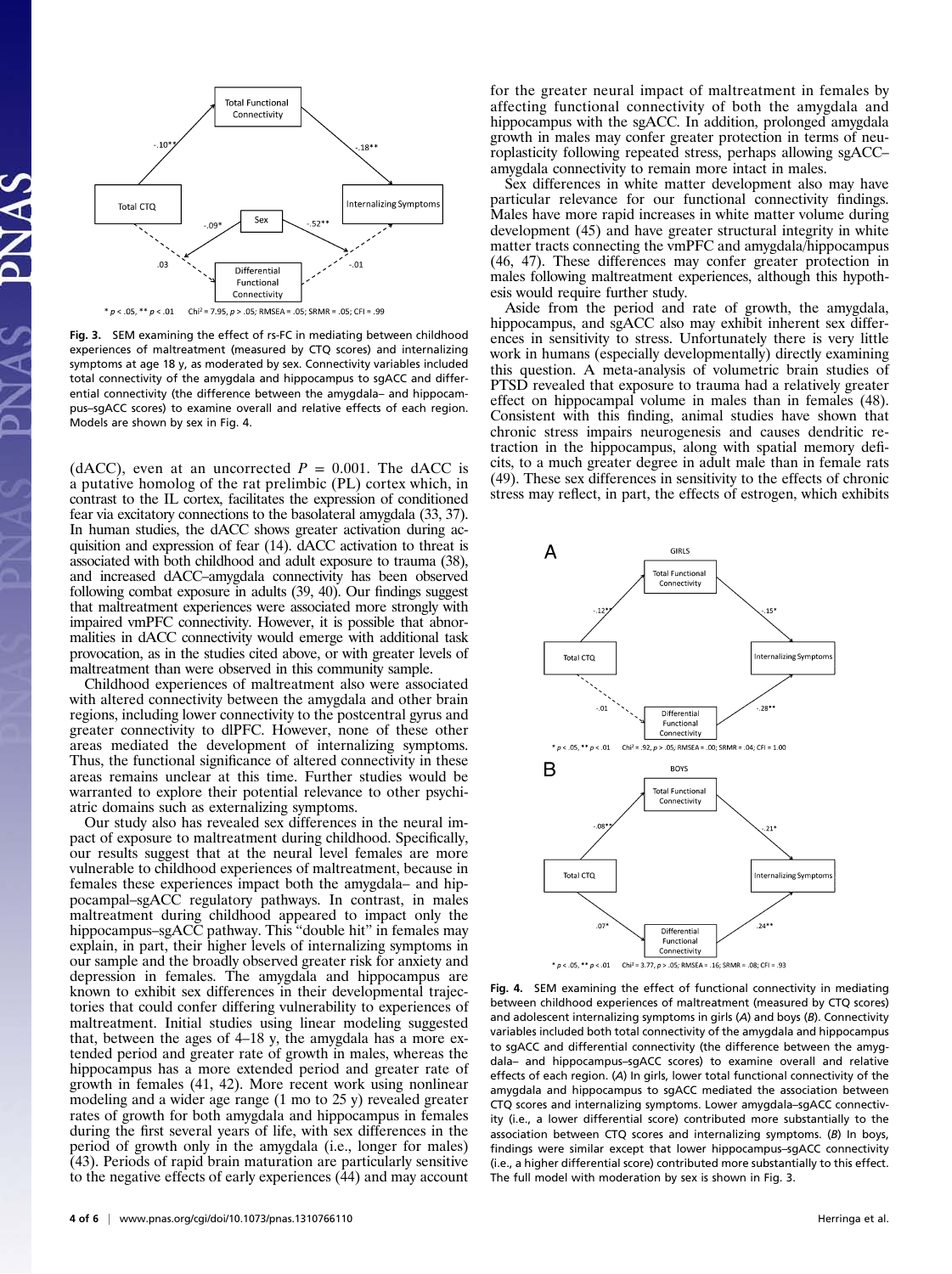a number of neuroprotective effects in the hippocampus (49, 50). However, in our sample, maltreatment during childhood showed similar associations with hippocampal rs-FC in both males and females. One possibility is that the greater vulnerability of the male hippocampus to stress may be counterbalanced by greater structural connectivity between the vmPFC and hippocampus in males, yielding similar effects for both sexes in terms of the functional connectivity in this pathway. Even less is known about sex differences in the impact of stress on the amygdala and PFC. Chronic stress increases dendritic arborization of the amygdala and decreases arborization of the PFC in male rats, but there are few such studies in female rats (49, 51). In humans, structural connectivity between the vmPFC and amygdala/hippocampus is reduced in children who have suffered early neglect/maltreatment (52, 53), but whether there are sex differences in the effects of stress on these white matter tracts remains unclear. Ultimately, more studies exploring developmental sex differences in the sensitivity of these brain regions and their connecting fibers to stress will be needed in humans as well as in animal models.

The results of this study suggest important brain pathways linking maltreatment in childhood to the development of anxiety and depression. Strengths of the study include the relatively large sample size, longitudinal design, and the inclusion of measures of adolescent brain connectivity. However, there are potential caveats regarding these findings. First, it is possible that altered brain connectivity represents a preexisting factor (trait) for vulnerability to experiences of maltreatment or for the development of internalizing symptoms. Although our path modeling suggests otherwise, it will be important in future studies to supplement this type of data with earlier brain measures, before maltreatment has occurred, to address this question. Second, connectivity measures based on the resting state may not be equivalent to those obtained during a task. On the other hand, resting-state analysis avoids task performance as a potential confound. Finally, although our data suggest strong developmental sensitivities to trauma exposure in the fear circuit, it will be important in future work to tease out more precisely which developmental periods are the most vulnerable in different brain areas and how these periods may differ by sex.

In conclusion, the current data suggest a direct neural mechanism, via altered connectivity of the brain's fear circuitry, by which experiences of maltreatment during childhood lead to anxiety and depressive symptoms by late adolescence. These findings highlight the importance of sgACC–hippocampal connectivity for both sexes in internalizing symptoms following maltreatment in childhood. Furthermore, the impact of maltreatment in childhood on both sgACC–amygdala and –hippocampal connectivity in females may help explain their higher risk for internalizing disorders such as anxiety and depression. We observed these associations even with the relatively low levels of maltreatment experiences found in a community sample. These results suggest that maltreatment, even below the threshold of reportable childhood maltreatment, leads to significant changes in the brain's emotion-regulating circuitry. These findings will help point the way to new and developmentally sensitive interventions following maltreatment with the goal of averting the development of internalizing disorders, which are major public health problems. Our findings also suggest that additional or more extensive interventions may be needed to help female victims recover from the many deleterious effects of maltreatment during childhood.

### Methods

**Participants.** Participants were 64 adolescents [30 female; age 18.79  $\pm$  0.19 y (mean  $\pm$  SD)] from the larger Wisconsin Study of Families and Work (originally the Wisconsin Maternity Leave and Health Project) (54). For further details see [SI Methods](http://www.pnas.org/lookup/suppl/doi:10.1073/pnas.1310766110/-/DCSupplemental/pnas.201310766SI.pdf?targetid=nameddest=STXT).

Behavioral Measures. Experiences of maltreatment during childhood were assessed by self-report at the age of 18 y using the CTQ (26). The total CTQ score (sum of physical abuse and neglect, emotional abuse and neglect, and sexual abuse) was used in the analyses. Variance in the CTQ score was driven most strongly by emotional abuse and neglect (Subscore means: emotional abuse 6.83  $\pm$  2.45, emotional neglect 8.06  $\pm$  2.53, physical abuse 5.33  $\pm$  0.82, physical neglect 5.73  $\pm$  1.23, sexual abuse 5.69  $\pm$  2.58). Maternal reports of earlier childhood stress were based on averages for three developmental periods: infancy/preschool, late childhood (age 9–11 y), and early/midadolescence (age 13–15 y). Maternal stress measures included maternal depression, negative parenting, marital conflict/family anger, maternal role overload, and financial stress (54). Adolescent anxiety and depression symptoms were assessed four times annually from ages 15–18 y via selfreport with the adolescent version of the MacArthur Health and Behavior Questionnaire (HBQ) (55), a well-validated measure of mental health, physical health, and social and academic functioning. Of interest for the current analysis were the HBQ subscales measuring symptoms of anxiety and depression, which were averaged across the 4 y to provide a measure of persistent internalizing symptoms. Finally, current adolescent life stress was indexed using a 61-item life-events inventory modeled on the Adolescent Perceived Events Scale (56) and the Life Experiences Survey (57). Events covered age-appropriate life domains (e.g., relationships, change in parental marital status or finances, serious illnesses and deaths). The current analyses include the summed impact of negative events in the past 6 mo.

Imaging Data Acquisition and Processing. Structural and resting-state functional images were collected on a 3T MRI scanner (GE Discovery MR750) with an eight-channel RF head coil array. Data preprocessing was conducted with Analysis of Functional and Neural Images (AFNI) and FMRIB Software Library software. For further details, see [SI Methods](http://www.pnas.org/lookup/suppl/doi:10.1073/pnas.1310766110/-/DCSupplemental/pnas.201310766SI.pdf?targetid=nameddest=STXT).

Functional Connectivity Analyses. rs-FC estimates were computed using a seed region-based approach. Binary masks of the left and right amygdala and hippocampus were defined in AFNI by placing spheres with a 4-mm radius at the locations of the amygdala and hippocampus. Participant connectivity maps were entered into two-tailed regressions (AFNI's 3dttest++) while covarying childhood experience of maltreatment (CTQ scores), childhood basal cortisol levels, and/or other behavioral variables of interest. Note that CTQ scores were not correlated with subject motion ([Table S3\)](http://www.pnas.org/lookup/suppl/doi:10.1073/pnas.1310766110/-/DCSupplemental/pnas.201310766SI.pdf?targetid=nameddest=ST3). At an individual voxel  $P < 0.001$ , a minimum cluster size of 111 voxels is required to have a corrected  $P \le 0.05$ . For further details, see [SI Methods](http://www.pnas.org/lookup/suppl/doi:10.1073/pnas.1310766110/-/DCSupplemental/pnas.201310766SI.pdf?targetid=nameddest=STXT).

Path Modeling. Mplus software (version 5.2, Muthén & Muthén, Los Angeles) was used to construct a structural equation model testing the mediating effects of brain connectivity in the association between childhood experiences of maltreatment and persistent internalizing symptoms. To test for mediation, both direct and indirect effects were examined. To determine if pathways differed in males and females, main and appropriate interactive effects of sex were included on all indirect pathways (58).

Because the measures of hippocampus–sgACC and amygdala–sgACC connectivity were highly correlated, including both in the model introduced potential problems of multicollinearity. To address this problem, we chose to conduct a principal components analysis specifying two independent (uncorrelated) components. This approach allowed us to isolate what the two measures had in common (i.e., the first component reflected total, or shared, connectivity) from what was different about them (i.e., the second component reflected differential connectivity, with a positive score reflecting increased amygdala connectivity and a negative score reflecting increased hippocampal connectivity). We chose this approach because we are equally interested in both connectivity measures; other approaches, such as residualization, would require us to attribute the shared variance arbitrarily to only one of the measures (e.g., including in the model hippocampus–sgACC connectivity and amygdala–sgACC connectivity residualized for hippocampus–sgACC connectivity, or vice versa). Given that previous analyses did not identify significant associations with any control variables, no additional predictors were included in the model because of unnecessary reductions in power. This model demonstrated good fit  $[\chi^2 =$ 7.95,  $P > 0.05$ , root mean square error of approximation (RMSEA) = 0.05, standardized root mean square residual (SRMR) =  $0.05$ , comparative fit index  $(CFI) = 0.99$ ) and accounted for 49.7% of the variance in persistent internalizing symptoms. Furthermore, this model revealed that experiences of maltreatment during childhood led to lower total connectivity, which in turn led to internalizing symptoms (Fig. 3). The differential pathway revealed significant sex interactions, suggesting that for boys the total connectivity findings were driven by less connectivity in the hippocampus–sgACC pathway (Figs. 3 and 4). Formal testing of both mediating pathways suggests significant mediating effects of connectivity (total connectivity estimate = 0.02,  $P < 0$  0.01; differential connectivity estimate = 0.04,  $P = 0.05$ ). Finally, because the timing in the measurement of connectivity and internalizing symptoms overlapped, a second SEM was constructed with the positions of internalizing symptoms and connectivity reversed. The fit statistics of this model were all within the unacceptable range,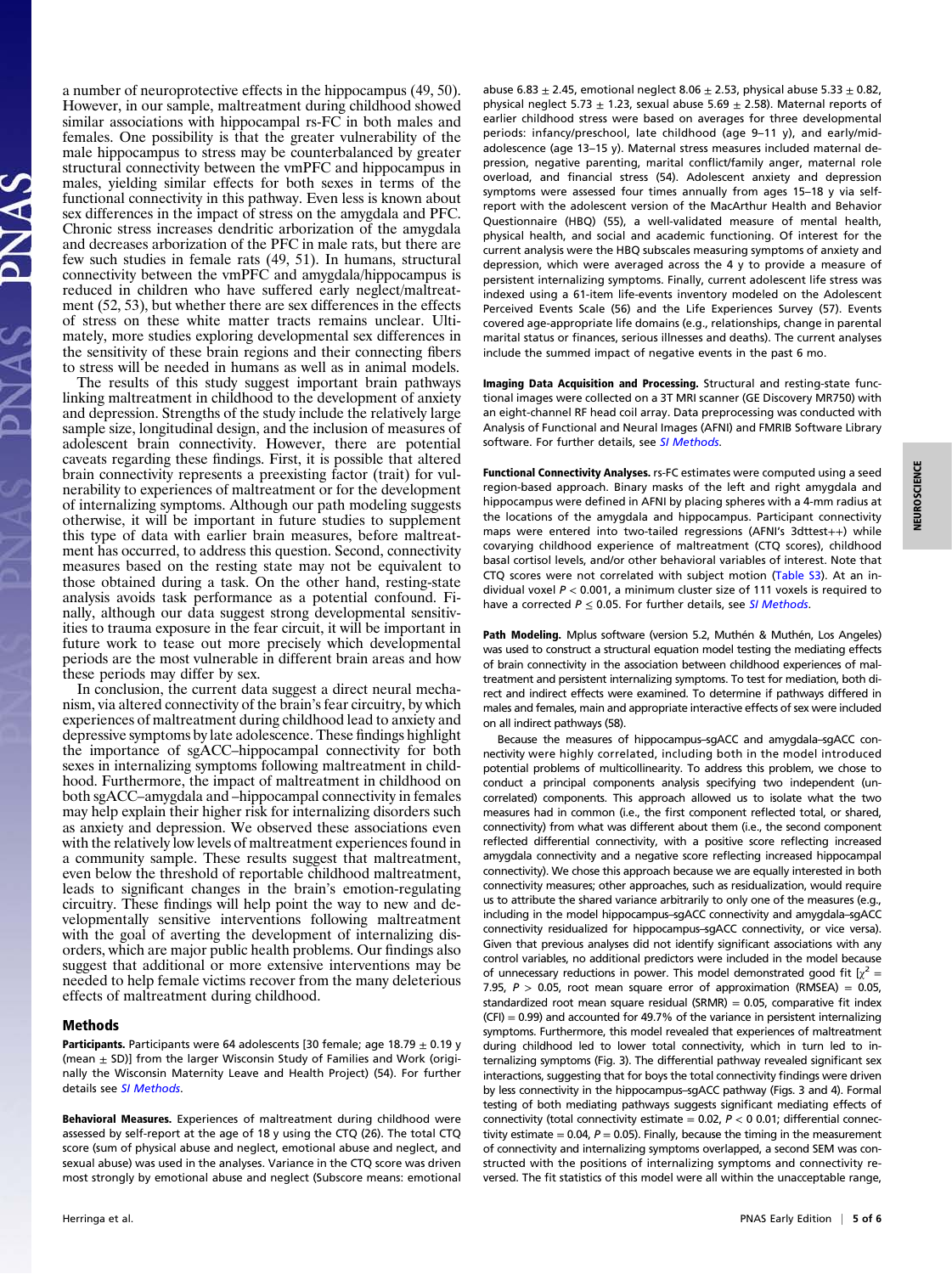suggesting that the observed data did not fit the proposed model ( $\chi^2$  = 47.71,  $P < 0.05$ , RMSEA = 0.33, SRMR = 0.13, CFI = 0.37). For further details see [SI Methods](http://www.pnas.org/lookup/suppl/doi:10.1073/pnas.1310766110/-/DCSupplemental/pnas.201310766SI.pdf?targetid=nameddest=STXT).

ACKNOWLEDGMENTS. We thank J. Armstrong for general management of the Wisconsin Study of Families and Work; M. Anderle, R. Fisher, L. Angelos, A. Dyer, C. Hermes, A. Koppenhaver, and C. Boldt for assistance with data collection and recruitment; and J. Ollinger, G. Kirk, N. Vack, J. Koger, and I. Dolski for general,

- 1. Gilbert R, et al. (2009) Burden and consequences of child maltreatment in highincome countries. Lancet 373(9657):68–81.
- 2. Moffitt TE, et al. (2007) Generalized anxiety disorder and depression: Childhood risk factors in a birth cohort followed to age 32. Psychol Med 37(3):441–452.
- 3. Anda RF, et al. (2006) The enduring effects of abuse and related adverse experiences in childhood. A convergence of evidence from neurobiology and epidemiology. Eur Arch Psychiatry Clin Neurosci 256(3):174–186.
- 4. Green JG, et al. (2010) Childhood adversities and adult psychiatric disorders in the national comorbidity survey replication I: Associations with first onset of DSM-IV disorders. Arch Gen Psychiatry 67(2):113–123.
- 5. Merikangas KR, et al. (2010) Lifetime prevalence of mental disorders in U.S. adolescents: Results from the National Comorbidity Survey Replication—Adolescent Supplement (NCS-A). J Am Acad Child Adolesc Psychiatry 49(10):980–989.
- 6. Murray CJL et al. (2013) The State of US Health, 1990-2010: Burden of Diseases, Injuries, and Risk Factors. JAMA 310(6):591–608.
- 7. McGee RA, Wolfe DA, Wilson SK (1997) Multiple maltreatment experiences and adolescent behavior problems: Adolescents' perspectives. Dev Psychopathol 9(1):131–149.
- 8. Lansford JE, et al. (2002) A 12-year prospective study of the long-term effects of early child physical maltreatment on psychological, behavioral, and academic problems in adolescence. Arch Pediatr Adolesc Med 156(8):824–830.
- 9. MacMillan HL, et al. (2001) Childhood abuse and lifetime psychopathology in a community sample. Am J Psychiatry 158(11):1878–1883.
- 10. Kessler RC, et al. (2005) Lifetime prevalence and age-of-onset distributions of DSM-IV disorders in the National Comorbidity Survey Replication. Arch Gen Psychiatry 62(6): 593–602.
- 11. Cahill L (2006) Why sex matters for neuroscience. Nat Rev Neurosci 7(6):477–484.
- 12. Hart H, Rubia K (2012) Neuroimaging of child abuse: A critical review. Front Hum Neurosci 6:52.
- 13. Price JL, Drevets WC (2010) Neurocircuitry of mood disorders. Neuropsychopharmacology 35(1):192–216.
- 14. Milad MR, Quirk GJ (2012) Fear extinction as a model for translational neuroscience: Ten years of progress. Annu Rev Psychol 63:129-151.
- 15. McCrory EJ, et al. (2011) Heightened neural reactivity to threat in child victims of family violence. Curr Biol 21(23):R947–R948.
- 16. Tottenham N, et al. (2011) Elevated amygdala response to faces following early deprivation. Dev Sci 14(2):190–204.
- 17. Garrett AS, et al. (2012) Brain activation to facial expressions in youth with PTSD symptoms. Depress Anxiety 29(5):449–459.
- 18. Maheu FS, et al. (2010) A preliminary study of medial temporal lobe function in youths with a history of caregiver deprivation and emotional neglect. Cogn Affect Behav Neurosci 10(1):34–49.
- 19. Carrión VG, Haas BW, Garrett A, Song S, Reiss AL (2010) Reduced hippocampal activity in youth with posttraumatic stress symptoms: An FMRI study.J Pediatr Psychol 35(5):559–569.
- 20. Maren S, Phan KL, Liberzon I (2013) The contextual brain: Implications for fear conditioning, extinction and psychopathology. Nat Rev Neurosci 14(6):417–428.
- 21. Garcia R, Spennato G, Nilsson-Todd L, Moreau J-L, Deschaux O (2008) Hippocampal low-frequency stimulation and chronic mild stress similarly disrupt fear extinction memory in rats. Neurobiol Learn Mem 89(4):560–566.
- 22. Sotres-Bayon F, Sierra-Mercado D, Pardilla-Delgado E, Quirk GJ (2012) Gating of fear in prelimbic cortex by hippocampal and amygdala inputs. Neuron 76(4):804–812.
- 23. Cisler JM, et al. (2013) Differential functional connectivity within an emotion regulation neural network among individuals resilient and susceptible to the depressogenic effects of early life stress. Psychol Med 43(3):507-518.
- 24. Wang L, et al. (2013) Overlapping and segregated resting-state functional connectivity in patients with major depressive disorder with and without childhood neglect. Hum Brain Mapp, in press.
- 25. van der Werff SJA, et al. (2013) Resting-state functional connectivity in adults with childhood emotional maltreatment. Psychol Med 43(9):1825–1836.
- 26. Bernstein DP, et al. (2003) Development and validation of a brief screening version of the Childhood Trauma Questionnaire. Child Abuse Negl 27(2):169–190.
- 27. Burghy CA, et al. (2012) Developmental pathways to amygdala-prefrontal function and internalizing symptoms in adolescence. Nat Neurosci 15(12):1736–1741.
- 28. Phelps EA, Delgado MR, Nearing KI, LeDoux JE (2004) Extinction learning in humans: Role of the amygdala and vmPFC. Neuron 43(6):897–905.
- 29. Drevets WC, Savitz J, Trimble M (2008) The subgenual anterior cingulate cortex in mood disorders. CNS Spectr 13(8):663–681.
- 30. Sudheimer KD, et al. (2013) Exogenous glucocorticoids decrease subgenual cingulate activity evoked by sadness. Neuropsychopharmacology 38(5):826–845.
- 31. Britton JC, et al. (2013) Response to Learned Threat: An fMRI study in adolescent and adult anxiety. Am J Psychiatry 170(10):1195–1204.

technical, and administrative assistance. This work was supported by National Institutes of Health Grants P50 MH084051, R01-MH044340, and P50-MH052354; the John D. and Catherine T. MacArthur Foundation Research Network on Psychopathology and Development; and the HealthEmotions Research Institute, Department of Psychiatry, University of Wisconsin School of Medicine and Public Health. Partial support for R.J.H. was provided by the American Academy of Child and Adolescent Psychiatry and the Brain and Behavior Research Foundation. Partial support for P.L.R. was provided by the Canadian Institutes of Health Research.

- 32. Corcoran KA, Desmond TJ, Frey KA, Maren S (2005) Hippocampal inactivation disrupts the acquisition and contextual encoding of fear extinction. J Neurosci 25(39): 8978–8987.
- 33. Sierra-Mercado D, Padilla-Coreano N, Quirk GJ (2011) Dissociable roles of prelimbic and infralimbic cortices, ventral hippocampus, and basolateral amygdala in the expression and extinction of conditioned fear. Neuropsychopharmacology 36(2):529–538.
- 34. Hugues S, Garcia R (2007) Reorganization of learning-associated prefrontal synaptic plasticity between the recall of recent and remote fear extinction memory. Learn Mem 14(8):520–524.
- 35. Milad MR, et al. (2009) Neurobiological basis of failure to recall extinction memory in posttraumatic stress disorder. Biol Psychiatry 66(12):1075–1082.
- 36. Admon R, et al. (2009) Human vulnerability to stress depends on amygdala's predisposition and hippocampal plasticity. Proc Natl Acad Sci USA 106(33):14120–14125.
- 37. Vidal-Gonzalez I, Vidal-Gonzalez B, Rauch SL, Quirk GJ (2006) Microstimulation reveals opposing influences of prelimbic and infralimbic cortex on the expression of conditioned fear. Learn Mem 13(6):728–733.
- 38. Herringa RJ, Phillips ML, Fournier JC, Kronhaus DM, Germain A (2013) Childhood and adult trauma both correlate with dorsal anterior cingulate activation to threat in combat veterans. Psychol Med 43(7):1533–1542.
- 39. van Wingen GA, Geuze E, Vermetten E, Fernández G (2011) Perceived threat predicts the neural sequelae of combat stress. Mol Psychiatry 16(6):664-671.
- 40. van Wingen GA, Geuze E, Vermetten E, Fernández G (2012) The neural consequences of combat stress: Long-term follow-up. Mol Psychiatry 17(2):116–118.
- 41. Giedd JN, Castellanos FX, Rajapakse JC, Vaituzis AC, Rapoport JL (1997) Sexual dimorphism of the developing human brain. Prog Neuropsychopharmacol Biol Psychiatry 21(8):1185–1201.
- 42. Giedd JN, et al. (1996) Quantitative magnetic resonance imaging of human brain development: Ages 4-18. Cereb Cortex 6(4):551–560.
- 43. Uematsu A, et al. (2012) Developmental trajectories of amygdala and hippocampus from infancy to early adulthood in healthy individuals. PLoS ONE 7(10):e46970.
- 44. Pechtel P, Pizzagalli DA (2011) Effects of early life stress on cognitive and affective function: An integrated review of human literature. Psychopharmacology (Berl) 214(1):55–70.
- 45. Giedd JN, Raznahan A, Mills KL, Lenroot RK (2012) Review: Magnetic resonance imaging of male/female differences in human adolescent brain anatomy. Biol Sex Differ 3(1):19.
- 46. Menzler K, et al. (2011) Men and women are different: Diffusion tensor imaging reveals sexual dimorphism in the microstructure of the thalamus, corpus callosum and cingulum. Neuroimage 54(4):2557–2562.
- 47. Chou K-H, Cheng Y, Chen I-Y, Lin C-P, Chu W-C (2011) Sex-linked white matter microstructure of the social and analytic brain. Neuroimage 54(1):725–733.
- 48. Karl A, et al. (2006) A meta-analysis of structural brain abnormalities in PTSD. Neurosci Biobehav Rev 30(7):1004–1031.
- 49. McEwen BS (2010) Stress, sex, and neural adaptation to a changing environment: Mechanisms of neuronal remodeling. Ann N Y Acad Sci 1204(Suppl):E38–E59.
- 50. Lebron-Milad K, Milad MR (2012) Sex differences, gonadal hormones and the fear extinction network: Implications for anxiety disorders. Biol Mood Anxiety Disord 2(1):3.
- 51. McLaughlin KJ, Baran SE, Conrad CD (2009) Chronic stress- and sex-specific neuromorphological and functional changes in limbic structures. Mol Neurobiol 40(2): 166–182.
- 52. Eluvathingal TJ, et al. (2006) Abnormal brain connectivity in children after early severe socioemotional deprivation: A diffusion tensor imaging study. Pediatrics 117(6): 2093–2100.
- 53. Kumar A, et al. (2013) Microstructural abnormalities in language and limbic pathways in orphanage-reared children: A diffusion tensor imaging study. J Child Neurol, in press.
- 54. Essex MJ, Klein MH, Cho E, Kalin NH (2002) Maternal stress beginning in infancy may sensitize children to later stress exposure: Effects on cortisol and behavior. Biol Psychiatry 52(8):776–784.
- 55. Essex MJ, et al.; MacArthur Assessment Battery Working Group (2002) The confluence of mental, physical, social, and academic difficulties in middle childhood. II: Developing the Macarthur Health and Behavior Questionnaire. J Am Acad Child Adolesc Psychiatry 41(5):588–603.
- 56. Compas BE, Davis GE, Forsythe CJ, Wagner BM (1987) Assessment of major and daily stressful events during adolescence: The Adolescent Perceived Events Scale. J Consult Clin Psychol 55(4):534–541.
- 57. Sarason IG, Johnson JH, Siegel JM (1978) Assessing the impact of life changes: Development of the Life Experiences Survey. J Consult Clin Psychol 46(5):932–946.
- 58. Preacher KJ, Hayes AF (2008) Asymptotic and resampling strategies for assessing and comparing indirect effects in multiple mediator models. Behav Res Methods 40(3): 879–891.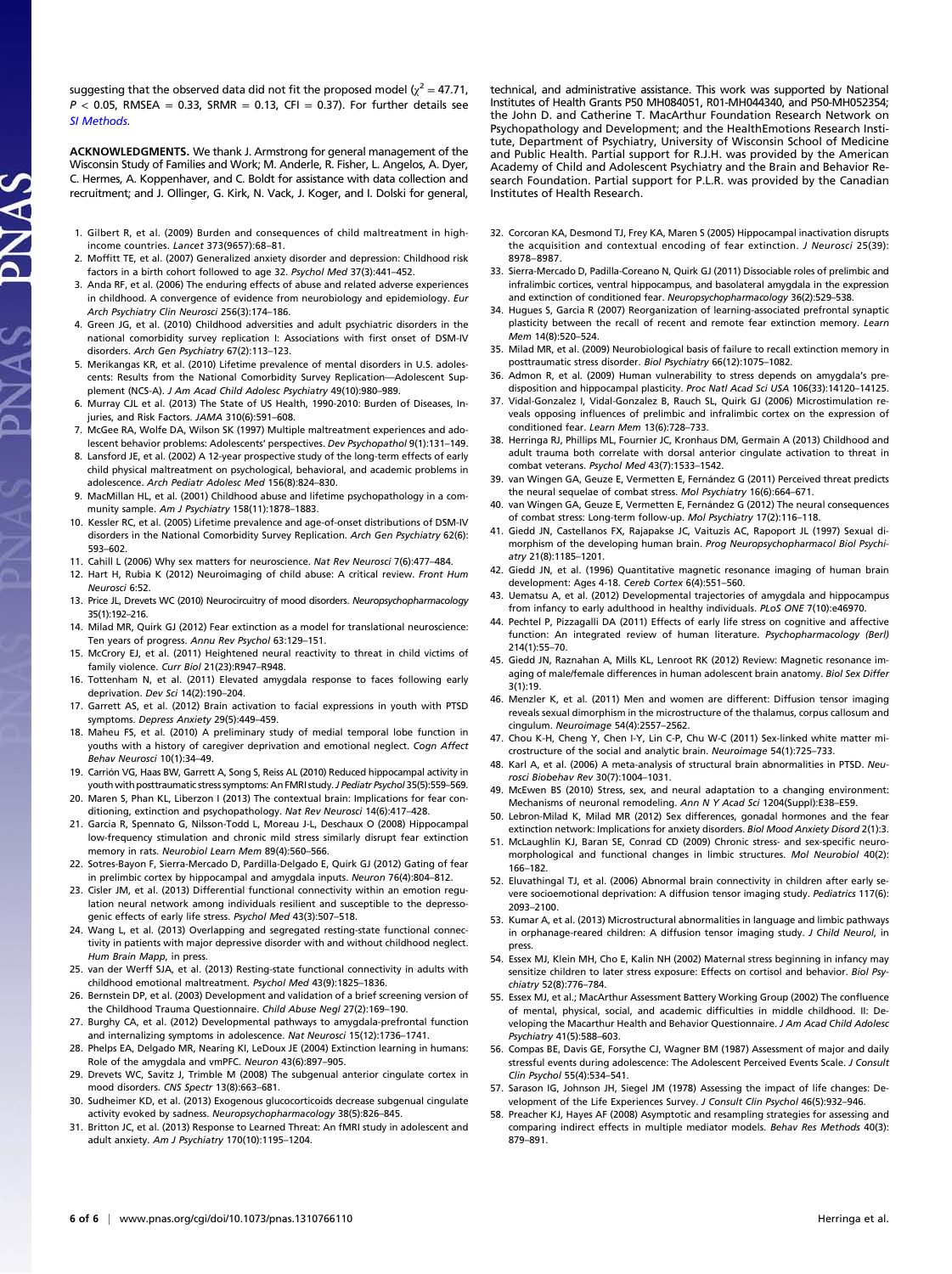# Supporting Information

# Herringa et al. 10.1073/pnas.1310766110

## SI Methods

Participants. Recruitment for the Wisconsin Study of Families and Work began in 1990 and was designed to gather information on parental leave and health outcomes from a subsample of the general population in and around two cities in southern Wisconsin where the woman was working either outside the home or as a full-time homemaker. A total of 570 women and their partners initially were recruited from clinics and hospitals while attending routine prenatal visits. Mothers had to be over 18 y old, in their second trimester of pregnancy, and living with the baby's biological father. Selection for the present study was based on proximity to the laboratory and MRI exclusionary criteria. Participants' ( $n = 64$ ) racial background was 61 white, 1 Native American/Alaskan, and 2 African American. Resting-state data were collected during a 4-h laboratory visit. Informed consent (and parental permission in childhood) was obtained for all assessments, and participants received monetary compensation for participating. University of Wisconsin-Madison Institutional Review Boards approved all procedures.

Imaging Data Acquisition and Processing. Structural and functional images were collected on a 3T MRI scanner (Discovery MR750, General Electric Medical Systems) with an eight-channel RF head coil array. T1-weighted structural images (1-mm<sup>3</sup> voxels) were acquired axially with an isotropic MPRAGE sequence (TE = 3.18 ms, TR = 8.13 ms, TI = 450 ms, flip angle =  $12^{\circ}$ ). Subjects were instructed to rest silently with their eyes closed while remaining "clear, calm, and awake" during the collection of a T2\*-weighted gradient-echo echo-planar pulse sequence lasting 420 s (210 volumes) with a TE, TR, and flip angle of 25 ms, 2,000 ms, and 60°, respectively. Image volumes had a resolution of  $3.5 \times 3.5 \times 5$  mm<sup>3</sup> (matrix size = 64  $\times$  64; 30 sagittal slices).

Most data-reduction steps were performed using the Analysis of Functional and Neural Images (AFNI) software package (1). Images were corrected for slice-dependent time shifts and motion (2) and were field-map corrected using FMRIB Software Library (FSL) PRELUDE (3, 4) and in-house software. Anatomical images then were aligned to the fifth volume of echoplanar image (EPI) time series using a Local Pearson Correlation cost function (5). The first four volumes of the time series were removed because of T1-equilibrium effects. Both anatomical and functional images were transformed to Talairach Atlas space using a nine-parameter affine transformation and were resampled to  $2 \times 2 \times 2$  mm voxels.

Resting-state fMRI time courses were temporally filtered (bandpass:  $0.001$  Hz  $< f < 0.01$  Hz). In a step to reduce the influence of motion further, time points were censored if the motion of a point 87 mm from the center of rotation was greater than 2 mm per degree. Note that the Childhood Trauma Questionnaire (CTQ) was not associated with subject motion or with the number of time points censored (see below and Table S3). Variance from sources of noninterest was removed using multiple linear regression (AFNI's 3dDeconvolve function). Six rigid bodymotion parameters were included as nuisance regressors, along with the average signal (calculated from all voxels) and derivatives from both eroded cerebral spinal fluid (CSF) and  $2\times$  eroded white matter (WM) masks. Masks were generated with an automated segmentation of the T1-weighted structural scan using FSL's FAST routine (3, 4, 6) and were transformed to Talairach Atlas space. EPI time series then were spatially smoothed with a 6-mm FWHM Gaussian kernel (postnuisance regression to avoid partial volume averaging within CSF and WM masks).

Functional Connectivity Analyses. Resting-state functional connectivity (rs-FC) estimates were computed using a seed regionbased approach (7). Binary masks of the left and right amygdala and hippocampus were defined in AFNI by placing spheres with a 4-mm radius at the locations of the amygdala and hippocampus according to the Talairach Daemon (8). The average preprocessed functional MRI (fMRI) signal-intensity time course over each amygdala region of interest then was regressed against the signalintensity time courses of all other voxels in the brain. Time points were motion censored as outlined above. The correlation coefficient of each voxel in the resultant statistical parametric maps was converted into a z-score using the Fisher z-transformation. Participant connectivity maps then were entered into two-tailed regressions (AFNI's 3dttest++) while covarying CTQ scores, childhood basal cortisol levels, and/or other behavioral variables of interest. Cluster sizes were selected based on  $\alpha$  significance values  $\leq 0.05$  and were estimated with AFNI's 3dClustStim and 3dFWHMx. In our data, at an individual voxel  $P < 0.001$ , a minimum cluster size of 111 voxels is required to have a corrected  $P \leq 0.05$ . Before any behavioral covariates were included, both the left and right amygdala showed significant positive rs-FC with the contralateral amygdala, dorsomedial prefrontal cortex and ventrolateral prefrontal cortex (PFC), ventral striatum, superior temporal gyrus, and ventromedial prefrontal cortex (vmPFC). Both left and right hippocampus showed significant positive rs-FC with the contralateral hippocampus, ventromedial and dorsomedial PFC, ventral striatum, posterior cingulate, bilateral angular gyrus, middle and superior temporal gyrus, and postcentral gyrus (PCG).

Path Modeling. Mplus software (version 5.2) (9) was used to construct a structural equation model (SEM) testing the mediating effects of brain connectivity in the association between childhood experiences of maltreatment and persistent internalizing symptoms. SEM provides a variety of measures indicating the associations between variables and the overall fit of the proposed model. Models must consider the number of participants relative to the number of paths being estimated; a 5:1 ratio is considered acceptable (10). A nonsignificant  $\chi^2$  test is desirable, because it indicates that the proposed model is not statistically significantly different from the observed data (11). Fit indices such as the root mean square error of approximation and the standardized root mean square residual generally are considered adequate below 0.08–0.10 (12). The comparative fit index is sensitive to the number of estimated paths in the model and is considered good at 0.93 or above.

Association of Adolescent Report of Childhood Experiences of Maltreatment with Earlier Maternal Reports of Family Stress. The retrospective nature of the CTQ can make it subject to memory bias. Thus, we took advantage of the longitudinal study design to investigate associations of the adolescent-reported CTQ score with earlier maternal reports of family stress obtained during the childhood and early adolescent years. A stepwise regression analysis performed within SPSS (v. 21) revealed that the CTQ score was substantially predicted by maternal reports of financial stress during infancy/preschool, negative parenting in late childhood, and financial stress during adolescence (model fit  $R^2$  = 0.32,  $P < 0.001$ ; Table S1). In addition, the effect of financial stress during infancy/preschool dropped to nonsignificance after the inclusion of financial stress during adolescence, suggesting mediation. These results demonstrate that adolescent reports of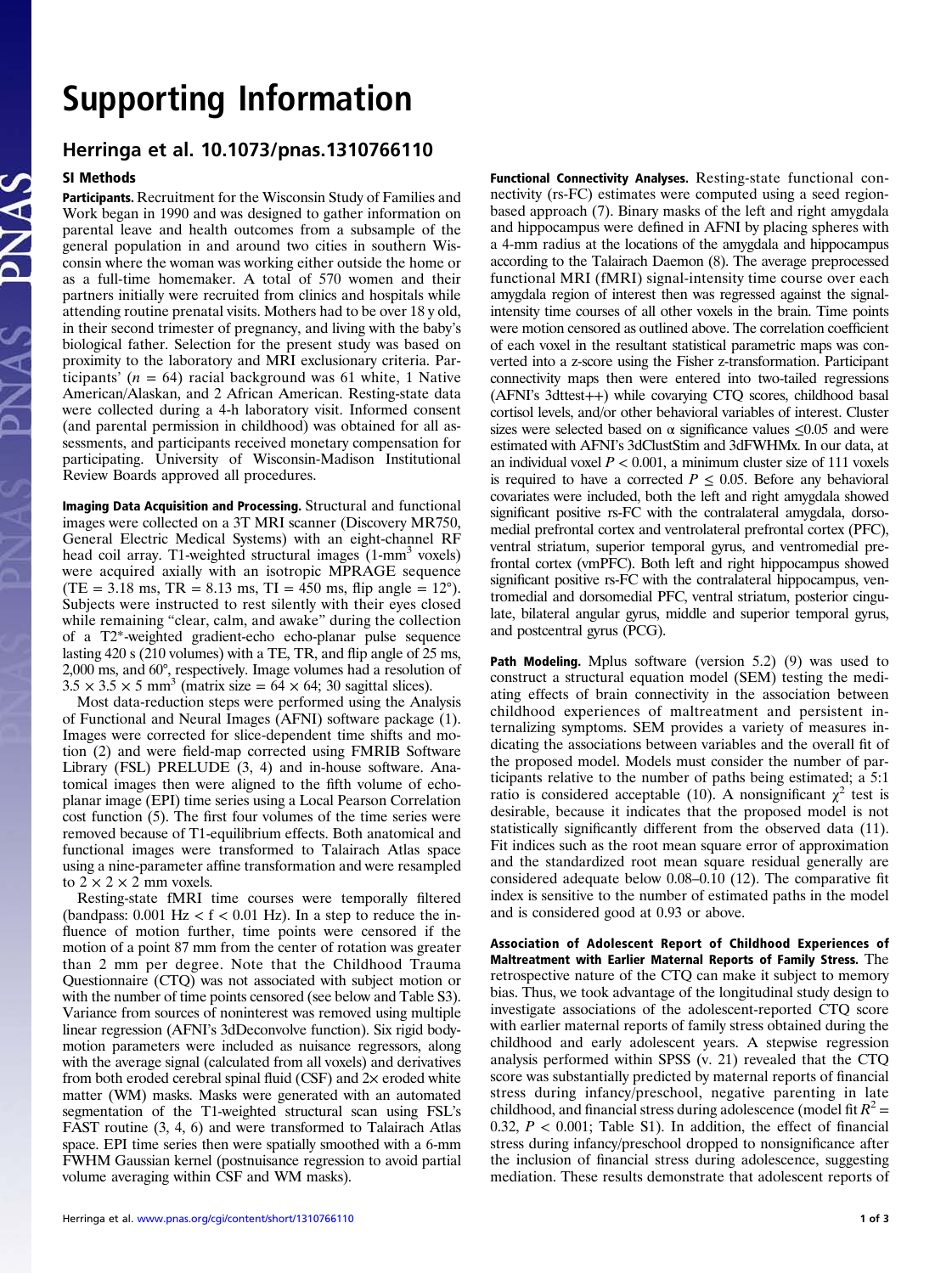experiences of maltreatment during childhood substantially reflect earlier maternal reports of family stress.

Childhood Experiences of Maltreatment and Adolescent Amygdala rs-FC with Brain Regions Not Predictive of Adolescent Internalizing Symptoms. As shown in Table 1, the CTQ score also significantly predicted connectivity between amygdala and additional brain regions that did not predict adolescent internalizing symptoms (see below). The CTQ score predicted lower connectivity between left and right amygdala and right PCG ( $P < 0.01$ ,  $R^2$  = 0.32 and 0.28, respectively) and greater connectivity between left amygdala and left dorsolateral prefrontal cortex (dlPFC)  $(P < 0.02, R^2 = 0.35)$ . ANCOVA of the extracted rs-FC revealed main effects of the CTQ score only for left amygdala–PCG ( $F_{1,60}$  = 21.84,  $P < 0.001$ ) and left amygdala–dlPFC rs-FC ( $F_{1,60} = 23.79$ ,  $P < 0.001$ ). Right amygdala–PCG rs-FC showed a significant sex by CTQ score interaction ( $F_{1,60} = 4.55$ ,  $P = 0.037$ ). This effect was driven by a stronger association with CTQ score in females ( $R^2$  = 0.61 in females and  $R^2 = 0.03$  for males). These findings remained significant when controlling for adolescent current life stress (left amygdala–PCG CTQ score main effect:  $F_{1,59} = 20.07$ ,  $P < 0.001$ ; left amygdala–dlPFC CTQ score main effect:  $F_{1,59} = 20.41$ ,  $P <$ 0.001; right amygdala–PCG sex–CTQ score interaction:  $F_{1,59}$  = 4.33,  $P = 0.04$ ).

Correlations Between Childhood Experiences of Maltreatment, Adolescent Internalizing Symptoms, and Functional Connectivity. Table S2 shows the bivariate correlations between childhood experiences of maltreatment, adolescent internalizing symptoms, and extracted functional connectivity values derived from

regions associated with CTQ score. Analyses were controlled for sex. Amygdala– subgenual anterior cingulate cortex (sgACC) and hippocampus–sgACC connectivity were significantly correlated with adolescent internalizing symptoms. Amygdala–PCG and amygdala– dlPFC functional connectivity were not significantly correlated with adolescent internalizing symptoms. There was a trend for an

- 1. Cox RW (1996) AFNI: Software for analysis and visualization of functional magnetic resonance neuroimages. Comput Biomed Res 29(3):162–173.
- 2. Cox RW, Jesmanowicz A (1999) Real-time 3D image registration for functional MRI. Magn Reson Med 42(6):1014–1018.
- 3. Smith SM, et al. (2004) Advances in functional and structural MR image analysis and implementation as FSL. Neuroimage 23(Suppl 1):S208–S219.
- 4. Woolrich MW, et al. (2009) Bayesian analysis of neuroimaging data in FSL. Neuroimage 45(1, Suppl):S173–S186.
- 5. Saad ZS, et al. (2009) A new method for improving functional-to-structural MRI alignment using local Pearson correlation. Neuroimage 44(3):839–848.
- 6. Zhang Y, Brady M, Smith S (2001) Segmentation of brain MR images through a hidden Markov random field model and the expectation-maximization algorithm. IEEE Trans Med Imaging 20(1):45–57.
- 7. Biswal B, Yetkin FZ, Haughton VM, Hyde JS (1995) Functional connectivity in the motor cortex of resting human brain using echo-planar MRI. Magn Reson Med 34(4):537–541.

association between left amygdala–PCG connectivity and internalizing symptoms ( $P = 0.06$ ). To examine whether this pathway contributes to internalizing symptoms independently of amygdala/hippocampus–sgACC connectivity, we performed an additional partial correlation analysis with sex and total amygdala/hippocampus–sgACC connectivity included as variables. When controlled for left amygdala–PCG connectivity, the association between total amygdala/hippocampus–sgACC connectivity and internalizing dropped only modestly (from −0.31 to  $-0.23$ ;  $P = 0.07$ ). However, when controlled for total amygdala/hippocampus–sgACC connectivity, the association between left amygdala–PCG connectivity and internalizing was no longer present (from  $-0.24$  to  $-0.11$ ,  $P = 0.38$ ). These analyses indicate that only amygdala–sgACC and hippocampus–sgACC connectivity remained as potential mediators between experiences of maltreatment during childhood and adolescent internalizing symptoms and therefore became the focus of the path modeling.

Subject Motion During Resting-State fMRI and Association with CTQ Total Score. Summary measures of motion for each subject were obtained by  $(i)$  computing the sum of the squared differences (SSD) (13) between successive time points of the six estimated motion parameters (three rotation, three translation) and  $(ii)$ computing the total number of time points censored. In this sample, there was very little subject motion (SSD =  $0.097 \pm 0.073$ ) mm per time point; number of time points censored  $= 1 \pm 5$  of 210 total time points). Of the 64 subjects, 59 had no time points censored. The remaining 5 subjects had the following number of time points censored: 3, 3, 6, 11, and 41. Across subjects, there was no significant association between CTQ score and subject motion as assessed with either of these motion summary measures (Pearson's correlation between CTQ score and SSD = 0.021 and between CTQ score and number of time points censored = 0.031). These results are summarized in Table S3.

- 8. Lancaster JL, et al. (2000) Automated Talairach atlas labels for functional brain mapping. Hum Brain Mapp 10(3):120–131.
- 9. Muthén LK, Muthén BO (2008) Mplus User's Guide (Muthén & Muthén, Los Angeles), 5th Ed.
- 10. Bentler PM, Chou C-P (1987) Practical Issues in Structural Modeling. Sociol Methods Res 16:78–117.
- 11. Barrett P (2007) Structural equation modelling: Adjudging model fit. Pers Individ Dif 42:815–824.
- 12. Hu L, Bentler PM (1999) Cutoff criteria for fit indexes in covariance structure analysis: Conventional criteria versus new alternatives. Struct Equ Modeling 6:1–55.
- 13. Patriat R, et al. (2013) The effect of resting condition on resting-state fMRI reliability and consistency: A comparison between resting with eyes open, closed, and fixated. Neuroimage 78:463–473.